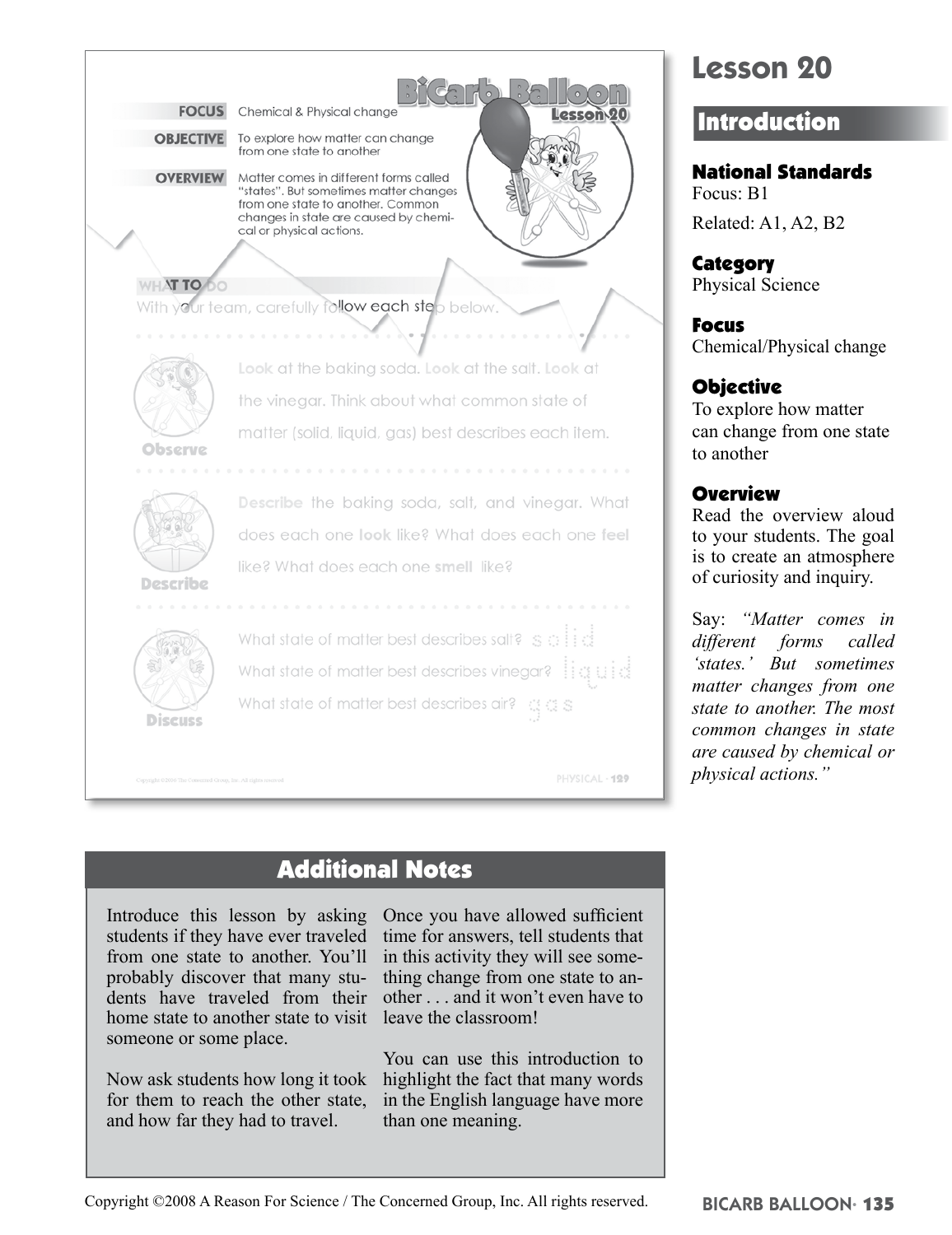# Engage - Day 1

### What To Do

Once students are seated in "research teams" with materials in front of them, read the first section (OB-SERVE) aloud.

Say, *"To start this lesson, we're going to observe some things. Good scientists always carefully examine the things they will be working with before beginning. First, I will read the instructions to you. Then you can follow the instructions as you observe the items in front of you."*

Monitor teams closely as they follow instructions. When teams are finished with this section, repeat the process with the DE-SCRIBE section. Conclude with the DISCUSS section.

### **Options**

Expand the DISCUSS section by having students trace dotted "key words" using crayons or markers. Trace the word **solid** in brown, the word **liquid** in blue, and the word **gas** in green.

**FOCUS** Chemical & Physical change esson<sub>20</sub> **OBJECTIVE** To explore how matter can change from one state to another **OVERVIEW** Matter comes in different forms called 'states". But sometimes matter changes from one state to another. Common changes in state are caused by chemical or physical actions. **TO DO** With your team, carefully follow each step below. Look at the baking soda. Look at the salt. Look at the vinegar. Think about what common state of matter (solid, liquid, gas) best describes each item. Observe Describe the baking soda, salt, and vinegar. What does each one look like? What does each one feel like? What does each one smell like? Describe What state of matter best describes salt?  $\leq$   $\oplus$   $\cdots$ What state of matter best describes vinegar? ii a uid What state of matter best describes air? (3.3) **Discuss** PHYSICAL · 129 right @2006 The Concerned Group, Inc. All rights

# Teacher to Teacher

For students in this age group, it's best to focus only on the most common states of matter on Earth — solid, liquid, and gas.

But as students enter high school, they'll find there are other states of matter beyond our planet. In fact, *plasma* is the most common state of matter in the universe. (That's what stars are made from.)

And back here on Earth, advanced physics research has been discovering other states of matter.

Through super-conductivity experiments, Bose-Einstein Condensate was discovered in 1996. A related form called Fermionic Condensate was discovered in 2004. That makes SIX states of matter that scientists have discovered to date.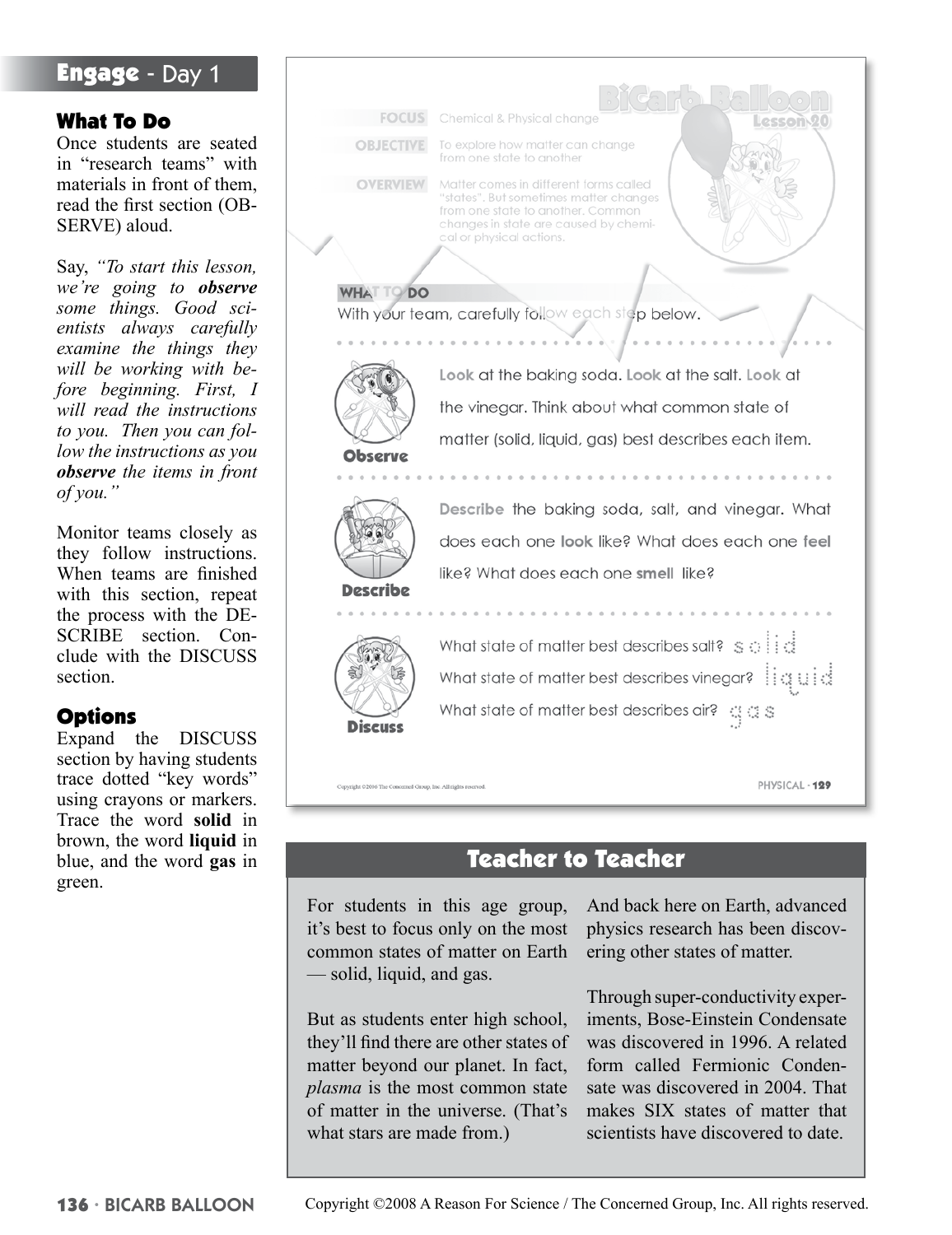

#### **READ THE STORY**

Matter comes in different states (solid, liquid, gas). But sometimes matter can change from one state to another. Read the story below to find out more.

#### **Changes in Matter**

Matter may change from one state to another. A solid may turn into a liquid. A liquid may turn into a gas. Such changes happen all the time. Common changes in state are caused by chemical or physical actions.



### This is a chemical change.

A chemical action may change matter. There are many kinds of chemical actions like rotting, rusting, and burning. These actions make different substances. For instance, mixing baking soda (sodium bicarbonate) with vinegar (acetic acid) creates carbon dioxide (C02). The solid and the liquid combine to make a gas.



#### This is a physical change.

A physical action may change matter. There are many kinds of physical actions like cutting, melting, freezing, or boiling. These can make matter change states. Boiling can create physical change. Heating water makes it boil. When water boils, it turns into a type of gas (steam). The matter changes from liquid to gas.

Changes happen all the time.

Changes in matter can be natural. Unprotected iron rusts over time (chemical change). Cold weather can turn liquid water to solid ice (physical change). Changes can also be caused by people. Scientists combine chemicals and other ingredients to create many useful items - from plastic spoons to airplane parts!



#### 130 · PHYSICAL

# Extended Teaching

1. To expand vocabulary, explain that "bicarb" is an abbreviation for "bicarbonate of soda." Most people know it as "baking soda." Baking soda is primarily used to make baked goods, and sometimes to help relieve excess stomach acid.

2. Explain that "change" is an action verb. We can expect something to happen when there is a change. Physical changes include grinding, chopping, breaking, melting, freezing, cutting, and so on. Chemical changes include

rotting, rusting, food digesting, etc.

3. Physics: Discuss the concept of "forces." A force always pushes or pulls, usually resulting in change. Both chemical and physical forces "force" changes to occur.

4. Make "States of Matter" Jell-O®! Point out that the powder is a solid; the steam from the boiling water is a gas; mixing the powder with water creates a liquid; and finally, cooling the gel creates a solid again.

# **Inform** - Day 2

### Read The Story

Read the story aloud with your students. (See READING LEVELS on page 12.) After reading, monitor teams as they discuss what was read. Once you feel students have mastered the basic concepts, have them answer the comprehension questions (**What I Learned** part 1) on the next page.

To introduce the story, say:

*"The title of this story is 'Changes in Matter.' Look at your story and follow along as we read it together."* 

If you wish, encourage Emergent readers to point to words and pictures as you read.

### **What I Learned** (part 1)

These are basic fact-based comprehension questions. Student answers will vary, but suggested responses include:

(1) chemical; physical

**(2)** a) both physical changes b) freezing changes a liquid to a solid; boiling changes a liquid to a gas

**3** Answers will vary, but should include freezing or boiling. Some students may also refer to "chemical" changes, such as mixing in another substance

#### Field Trip

Visit a manufacturer that makes synthetic products such as plastics. Talk about the chemical changes taking place.

#### Guest Speaker

Invite a chemistry teacher from a local college to visit your class. Ask him/her to demonstrate some simple chemical changes.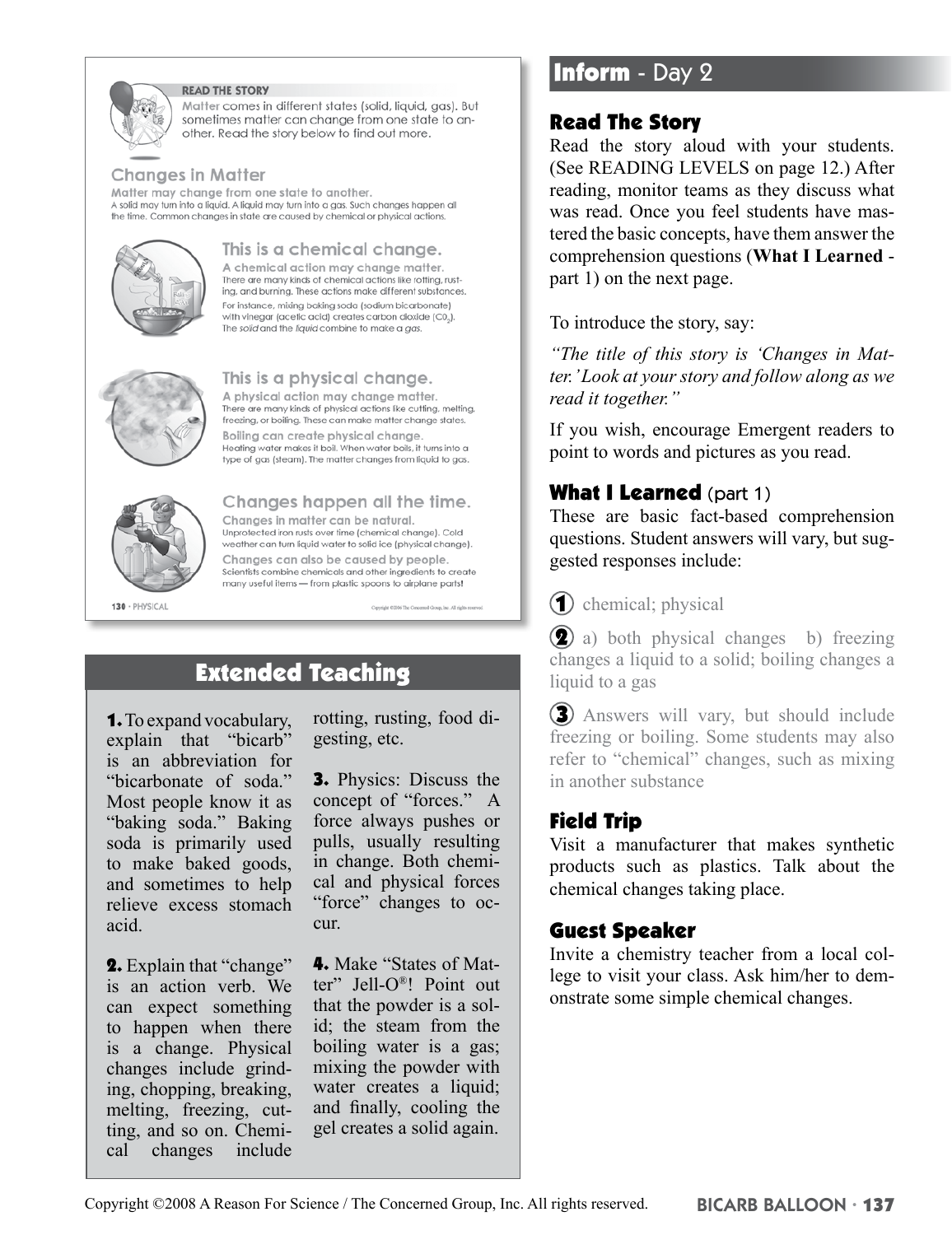# **Expand - Day 3**

#### Materials Needed\*

**plastic tube** - clear **salt balloons** -2 **funnel baking soda** (sodium bicarbonate) vinegar (acetic acid)

### Safety Concerns

#### 3. **Poison Hazard**

Keep materials out of mouths and away from eyes. Balloons can pose a choking hazard.

#### 4. **Slipping**

There is a potential for spilled liquids. Remind students to exercise caution.

### Do the Activity

Read the activity in advance so you understand it thoroughly. (If time allows, try it yourself.) Before students begin, carefully go over the **Safety Concerns** together.

Pass out materials, then have your students follow along as you read the instructions for **Step 1**. Monitor teams closely as they complete this step.

Once teams have completed **Step 1**, read instructions for **Step 2**. Monitor teams as before. Repeat for **Step 3** and **Step 4**.

After the activity, allow time for each team to share their observations. To encourage higher-level thinking, encourage teams to not only share their observations with each other, but also with other teams.

### Special Instructions

**Step 1** - Have one team member hold the funnel while another adds the salt. Note: "a little" means half a spoonful or less!

**Step 2** - Differences in motor skills development may make it difficult for some teams to attach the balloon to the tube. Balloon must be tight! If you see problems, join the group and demonstrate. This will shift the focus from the skill to the observation process.

**Step 3** - Keep paper towels on hand for immediate cleanup of spills.

*\* Bold-faced items supplied in kit.*



Examine the salt, baking soda, Pour an inch of vinegar into the and vinegar. Discuss which state tube. Attach the balloon to the of matter (solid, liquid, or gas) top of the tube. Now quickly tip best describes each item. Pour a the balloon so the salt falls in the little salt into one balloon.



Empty the tube and rinse with Compare steps 2 and 3. Diswhat happens.



tube. Observe what happens.

clean water. Now pour a little cuss what states of matter were baking soda in the other balloon. shown in each step. Compare Repeat step 2. Carefully observe your observations with those of other research teams.

132 · PHYSICAL

# What Happened?

Immediately following the activity, help your students understand what they observed.

Say: *"In this activity you explored the changes in matter caused by various chemical actions.* 

*In Step 1, you classified each material according to its state of matter.* 

*In Step 2, you saw a solid (salt) change into a liquid — a physical change.* 

*In Step 3, you observed a solid (baking soda) change into a gas — a chemical change.* 

*Remember, never try an activity like this at home unless an adult is present to help you."*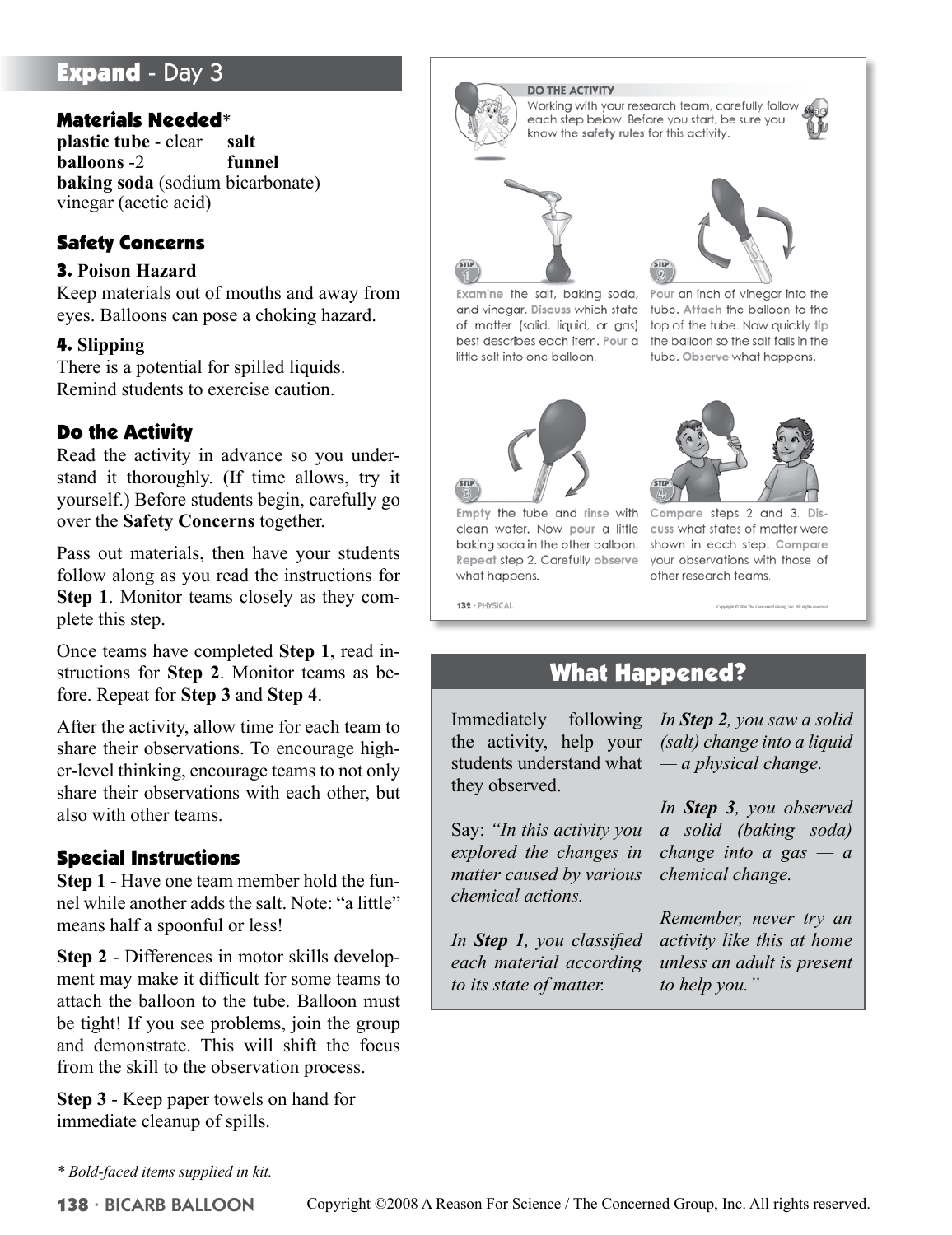

# Food For Thought

*A related "Scripture Object Lesson" you can share with your students.*

# I Corinthians 15:52

We often use the word "change" in our daily lives. We change our clothes, change our surroundings, and even change our minds. When we travel, we may have to change buses, or planes, or trains. If we buy something, our money may make a sudden change from big bills to small coins. And sometimes we may even need a change of attitude.

In this text, God promises us the ultimate change. One day everyone who believes in God will be changed from an earthly body to a heavenly one!

In our new bodies, we will never again worry about sickness, pain, or death. And best of all, we will live forever with God, sharing in the wonders of this amazing universe He has created.

# **Expand - Day 4**

Begin **Day 4** with a review of **Day 3**, then have students answer "part 2" questions.

# What I Learned (part 2)

These are higher-level cognitive questions (explain, compare, predict). Student answers will vary but suggested responses may include:

 a) solid, liquid, gas b) salt and baking soda began as solids; salt mixed with vinegar became liquid; baking soda mixed with vinegar became a gas

**(2)** a) did the same things b) answers should reflect the fact that different ingredients produced different results

**3** adds gas; makes it expand or "rise"

# Assess - Day 5

Suggestions for modifying assessments to reflect reading levels can be found under ASSESSMENT METHODS on page 12.

### Show What You Know 1

*(general assessment in Student Worktext)*

Top scenes are physical (circle in red); Bottom scenes are chemical (circle in blue).

## Show What You Know 2

*(optional test master in Teacher Guide)*

1) chemical 2) physical 3) chemical 4) physical 5) physical

### To The Parent

Included at the bottom of all assessment tests, "To The Parent" provides a great way to solicit parent involvement. It not only gives parents an overview of the lesson, but also provides follow-up questions for home use.